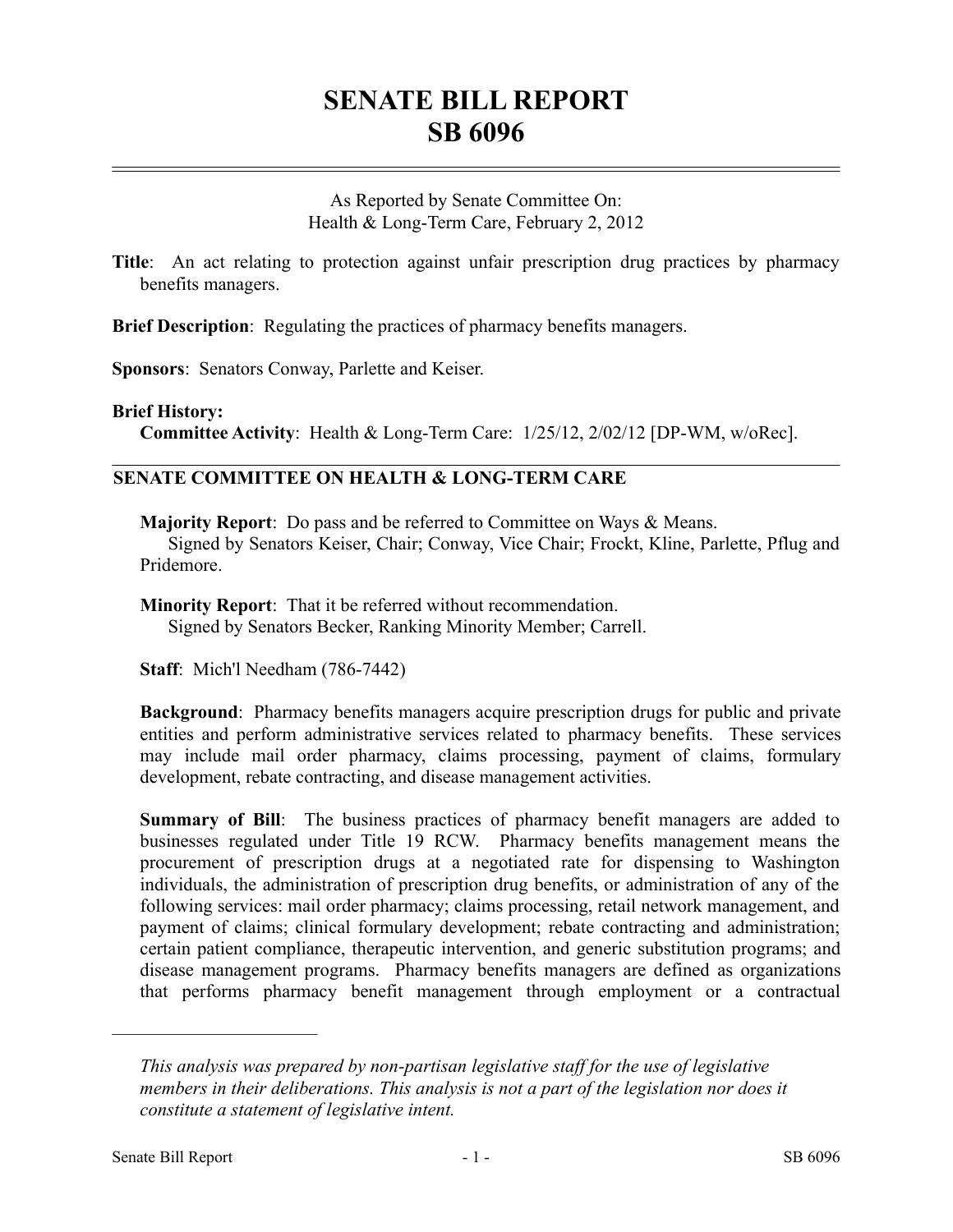relationship. It does not include a health carrier if the carrier provides or administers pharmacy benefits management, nor does it include the activities of retail, community, longterm care, or hospital pharmacies. Covered entity means a health plan or health carrier; a state purchased health care program; the Washington State Health Insurance Pool; or an employer, labor union, or other group of persons organized in the state that provides health coverage.

Pharmacy benefit managers are required to act in good faith, abstain from deception, and practice honesty and equity in all pharmacy benefits management matters. They must comply with several requirements in their relationships with covered entities. These requirements include notifying the covered entity of any conflict of interest; providing financial and utilization information requested by the covered entity; disclosing to the covered entity any benefit or payment received in any form as a result of a prescription drug substitution; disclosing to the covered entity all financial terms and arrangements between the pharmacy benefits manager and any drug manufacturer or labeler; disclosing payment or benefits based on volume of sales for certain prescription drugs and classes or brands of drugs; and the covered entity must be allowed to audit the pharmacy benefits manager's books, accounts and records to confirm payments are being disclosed.

Pharmacy benefits managers are limited in the ability to substitute drugs in cases in which they derive payments or benefits related to the price or cost of a drug dispensed through a pharmacy benefits management contract. A pharmacy benefits manager may substitute a lower-priced generic or therapeutically equivalent drug for a higher-priced drug. If the substitute drug costs more than the prescribed drug the substitution may only be made for medical reasons that benefit the covered individual. The pharmacy benefits manager must obtain the approval of the prescribing professional and must disclose to the individual and the covered entity the cost of both drugs and any benefit or payment that the pharmacy benefits manager may receive. Those requirements do not apply to the substitution of a higher-priced drug for a lower-priced drug if the individual is enrolled in a state-purchased health care program and the drug is on the Washington state preferred drug list.

Any waiver by a covered entity of the practice standards is unenforceable and void. A violation of the practice standards is an unfair or deceptive act in trade or commerce and an unfair method of competition under the Consumer Protection Act.

## **Appropriation**: None.

**Fiscal Note**: Available.

## **Committee/Commission/Task Force Created**: No.

**Effective Date**: Ninety days after adjournment of session in which bill is passed.

**Staff Summary of Public Testimony**: PRO: These pharmacy benefit managers (PBMs) are large national companies, and we need some state oversight of the business practices. This is an important dialogue on what role the state should take in regulating this business. This bill would create some transparency for the pricing of drugs and the contracts the PBMs have with manufacturers that result in agreements which harm patients and increase the cost of